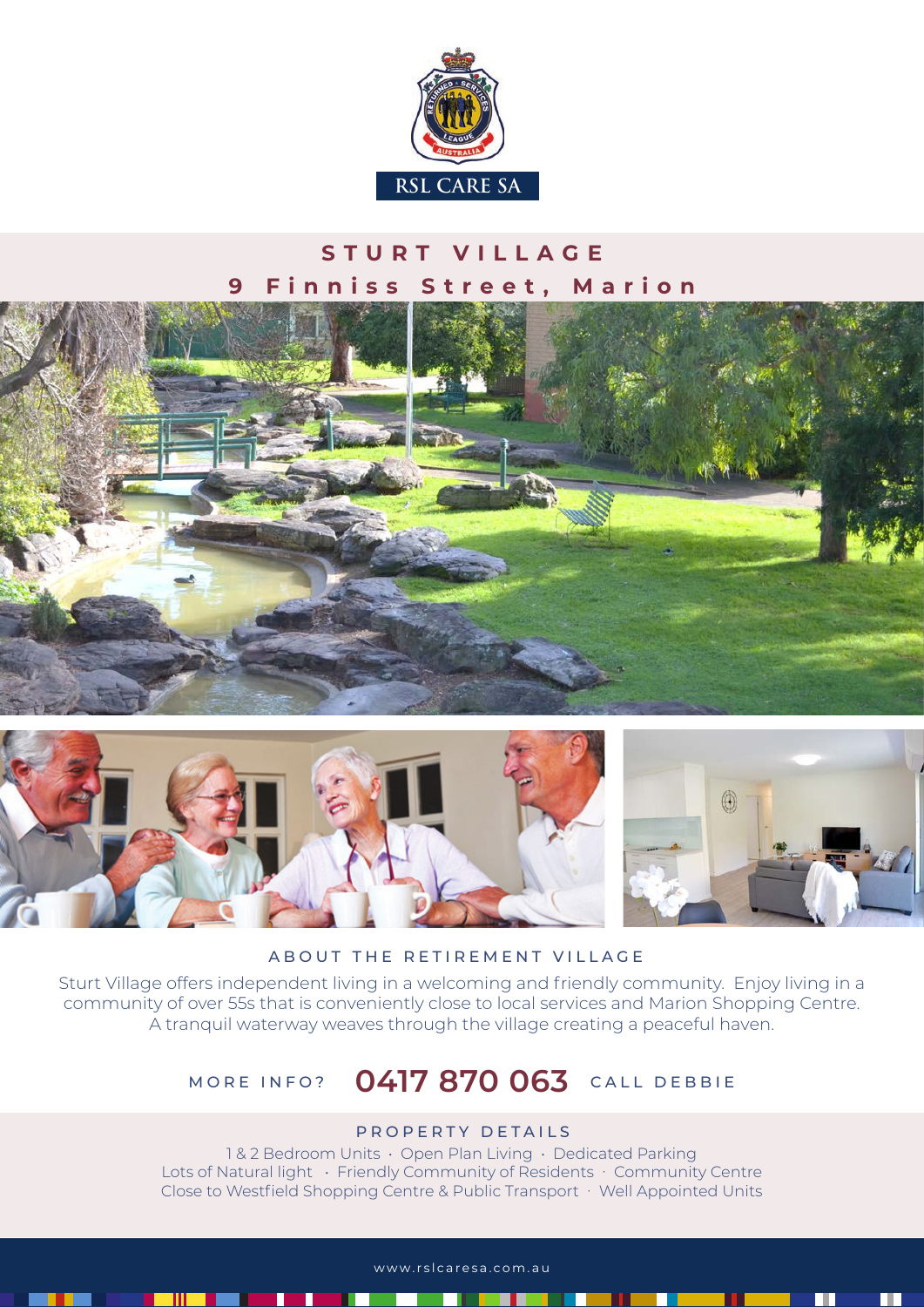

## **STURT VILLAGE Indicative Floorplans**